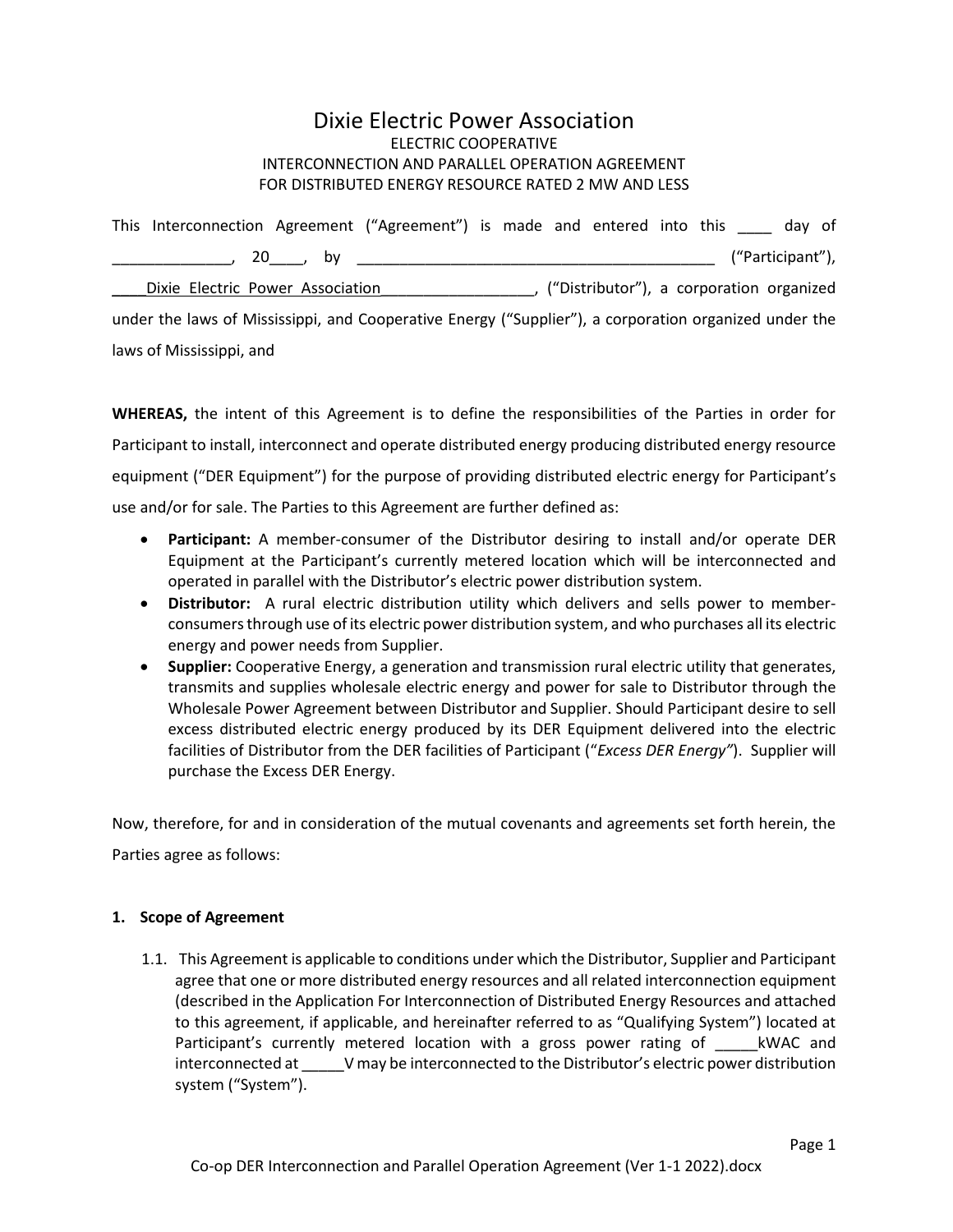**With regard to the installation of a new or enlarged DER system, Participant is not allowed to proceed or continue with parallel operation until:**

- 1.1.1. Participant submits a completed Application and Application fees, if applicable; and
- 1.1.2. Participant submits a completed Interconnection Agreement with attachments; and
- 1.1.3. Participant provides Supplier with a completed and signed IRS Tax Form W-9, if Participant elects for Supplier to purchase Excess DER Energy; and
- 1.1.4. Participant receives from Distributor notice that the Application is approved and that Participant may install equipment; and
- 1.1.5. Participant pays any outstanding construction or project fees; and
- 1.1.6. Participant submits proof of insurance to Distributor, if required; and
- 1.1.7. Participant installs the approved DER system with the utility specified grid settings; and
- 1.1.8. Participant arranges with Distributor and/or Supplier for an on-site inspection and to witness the Commissioning Test; and
- 1.1.9. Participant corrects any outstanding installation deficits noted during Commissioning Test and successfully completes new Commissioning Test; and
- 1.1.10.Participant signs a document stating the Qualified System was properly installed and tested upon successfully completing the installation commissioning; and
- 1.1.11.Interconnection Agreement with attachments is executed by Distributor and Supplier; and
- 1.1.12.Upon successfully satisfying all requirements for interconnection, Participant receives written authorization signed by Distributor to proceed with interconnection and parallel operation. The fully executed DER Interconnection Agreement with attachments will be distributed to the Parties to this Agreement.

# **With regard to an existing DER system, Participant is not allowed to proceed or continue with parallel operation until:**

- 1.1.13.Participant submits a signed DER Interconnection Agreement with attachments for a home or business purchased with existing DER, if applicable; and
- 1.1.14.Participant provides Supplier with a completed and signed IRS Tax Form W-9, if Participant elects for Supplier to purchase Excess DER Energy; and
- 1.1.15.Upon successfully satisfying all requirements for interconnection, Participant receives written authorization signed by Distributor to proceed with interconnection and parallel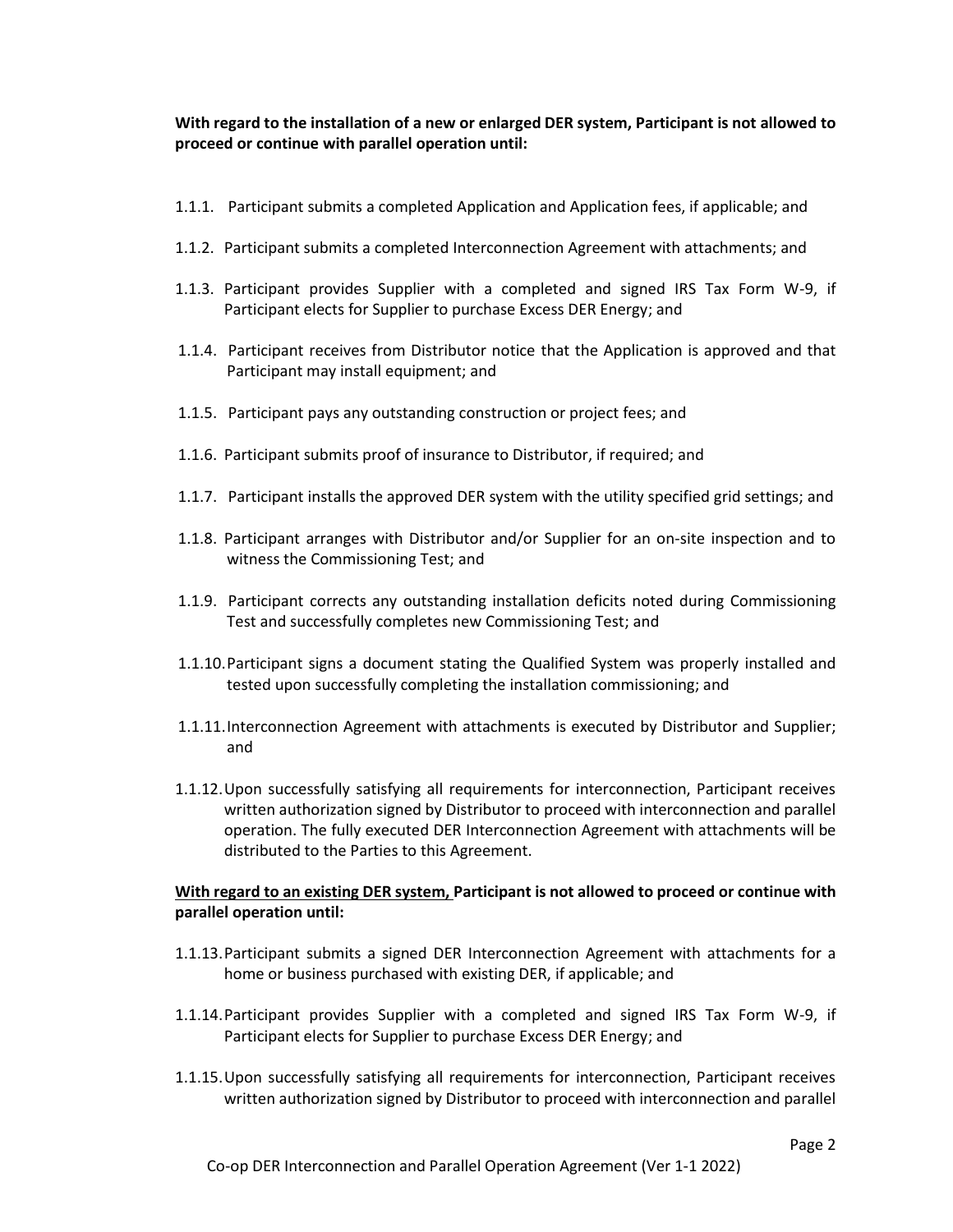operation. The fully executed DER Interconnection Agreement with attachments will be distributed to the Parties to this Agreement.

### **2. Establishment of Point of Interconnection**

The "Point of Delivery" is defined in Distributor's rules, regulations, by-laws, and rates ("Rules") which are incorporated herein by reference. The Distributor, Supplier and Participant will define the "Point of Interconnection" and agree to interconnect the Qualifying System at the Point of Interconnection in accordance with the Distributor's Rules and the generator and all related interconnection equipment will comply with the Interconnection Procedures for Cooperative– Member Distributed Energy Resources Program ("Interconnection Procedures").

### **3. General Responsibilities of the Parties**

- 3.1. Distributor and Supplier have reviewed the proposed distributed energy resource and related equipment as described in the Application for compliance with the Distributed Energy Resources Interconnection Procedures and approved the Qualifying System for interconnection based on one of the following conditions:
	- 3.1.1. Qualifying System has been certified as meeting the applicable codes and standards and has passed the Fast Track Screening Process, or
	- 3.1.2. Distributor and Supplier, in agreement with Participant, have conducted additional engineering evaluations or detailed impact studies and any necessary System upgrades or changes identified by the additional studies have been implemented and Participant has paid for such changes where necessary;
- 3.2. Participant shall comply with all applicable laws, regulations, zoning codes, building codes, safety rules, and environmental restrictions, including the Distributor specified version of the IEEE 1547 Series of Standards and the National Electrical Code applicable to the design, installation, operation and maintenance of its Qualifying System.
- 3.3. Participant shall provide Local Building Code Official inspection certification to the Distributor, if applicable. The certification shall reflect that the code official has inspected and certified that the installation was permitted, has been approved and has met all electrical and mechanical qualifications.
- 3.4. After installation, the Participant shall return any required certifications to the Distributor. Prior to parallel operation, the Distributor and Supplier may inspect the Qualifying System for compliance with standards which may include a witness test. After successful completion of the inspection and witness test (if performed) and any deficiencies corrected, Participant may begin parallel operation only after Participant has received written authorization that has been executed by both Distributor and Supplier.
- 3.5. Participant shall conduct operations of its Qualifying System in compliance with all aspects of the Rules and in accordance with industry standard prudent engineering practice, and in addition to other required testing and compliance (see Section 3.6 of this Agreement) and must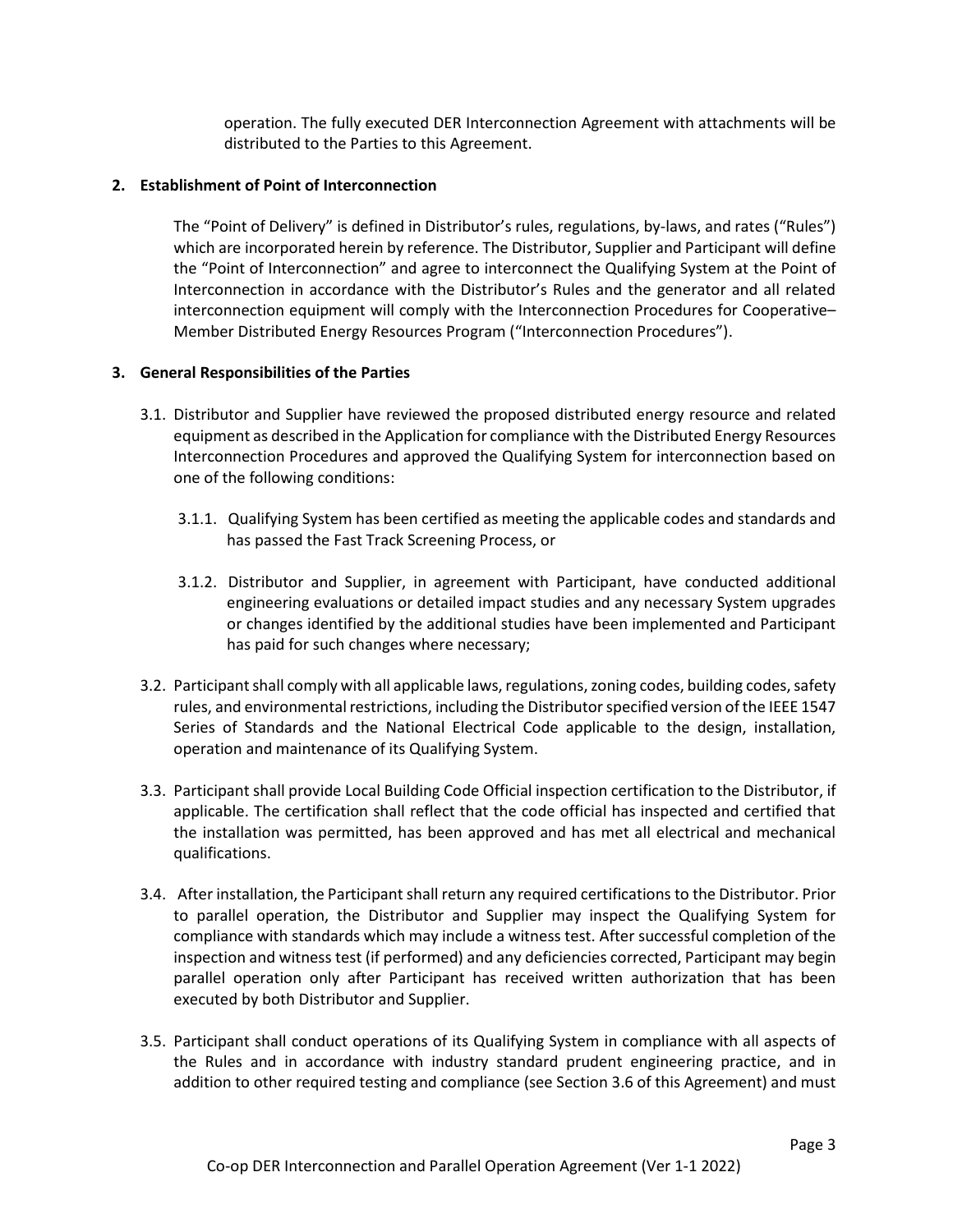comply with the latest version of IEEE 519, Recommended Practice and Requirements for Harmonic Control in Electric Power Systems.

- 3.6. Participant shall be responsible for protecting its distributed energy resource equipment, inverters, protective devices, and other system components from damage which may be incurred during normal and abnormal conditions and operations that occur on the electrical grid in delivering and restoring power; and shall be responsible for ensuring that the Qualifying System is inspected, maintained and tested on an ongoing basis in accordance with the manufacturer's instructions to ensure that it is operating correctly and safely. Distributor and Supplier will have the right to request and receive copies of the test results. Participant shall provide Distributor and Supplier with a list of scheduled or required tests and the results of these tests whether or not Distributor or Supplier elect to witness the testing prior to or at the time of the Final Inspection of Qualifying System.
- 3.7. Participant shall identify an individual (by name and/or title) who will perform as "Operator in Charge" of the System. This individual must be familiar with this Agreement as well as provisions of the Rules and any other agreements or regulations that may apply and must be one of the two persons authorized in Section 5.2 of this Agreement to provide access to the facility.

### **4. Inspection and On-Going Compliance**

Distributor will provide Participant with as much notice as reasonably practicable, either in writing, email, facsimile or by phone, as to when Distributor and/or Supplier may conduct inspection and/or document review. Upon reasonable notice, or at any time without notice in the event of an emergency or hazardous condition, Distributor shall have access to Participant's premises for the purpose of accessing the manual disconnect switch, performing an inspection or disconnection, or, if necessary, to meet Distributor's legal obligation to provide service to its member customers.

# **5. Manual Disconnect Switch**

- 5.1. Participant must install a manual, lockable, visible load break disconnect switch between the generation source and the Distributor's electric power distribution system that is visibly marked in accordance with the Distributor's labeling requirements. The AC disconnect shall provide for dead front access. The disconnect switch shall be mounted separate from the Distributor's meter socket in a visible location within five feet of the Distributor's meter socket or as otherwise approved by the Distributor. Participant shall ensure that such manual disconnect switch shall remain readily accessible to Distributor and be capable of being locked in the open position by the Distributor with a single utility padlock.
- 5.2. The following shall be required for Tier 3 installations: A permanent, weatherproof single line diagram of the facility must be located immediately adjacent to the disconnect switch. Names and current telephone numbers of at least two persons, one of whom must be the "Operator in Charge" of the System, authorized to provide access to the facility and who have authority to make decisions regarding the interconnection and operation of the Qualifying System will be included, shall be listed below the line diagram.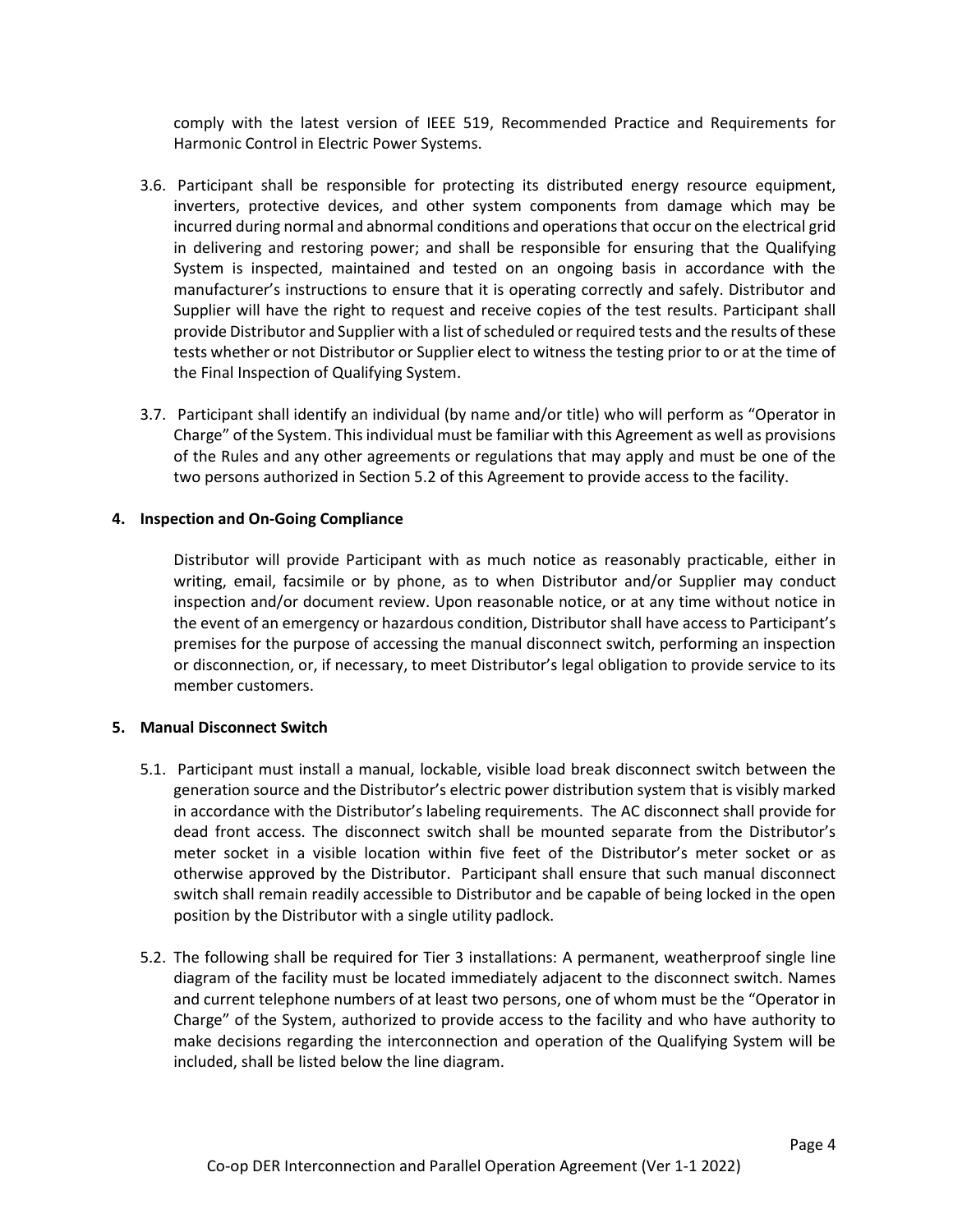#### **6. Disconnection/Reconnection**

- 6.1. Distributor may open the manual disconnect switch or disconnect Participant's meter, pursuant to the conditions set forth in Section 6.2 below, isolating the Qualifying System, without prior notice to Participant. To the extent practicable, however, prior notice shall be given, including an explanation of the condition necessitating such action. As soon as practicable after the condition(s) necessitating disconnection has been remedied, Distributor will unlock the disconnect switch so Participant may re-energize the Qualifying System.
- 6.2. Distributor has the right to disconnect the Participant-owned distributed energy resource at any time. Some of the examples that may require disconnect are:
	- 6.2.1. Emergencies or maintenance requirements on Distributor's system;
	- 6.2.2. Hazardous conditions existing on Distributor's system due to the operation of Participant's generating or protective equipment as determined by Distributor; and
	- 6.2.3. Adverse electrical effects, such as power quality problems, on the electrical equipment of Distributor's other electric customers caused by the Participant-owned distributed energy resource as determined by Distributor.
	- 6.2.4. Participant is no longer a member-consumer at the location in question.
	- 6.2.5. This Agreement is terminated in accordance with the provisions of Section 12 of this Agreement.

# **7. Modifications/Additions to Distributed Energy Resources - including Inverter Settings**

If Participant desires to modify the Qualifying DER System in a manner that increases its gross power rating, Participant must submit the proposed expansion for approval according to the Interconnection Procedures. For any modification not increasing the gross power rating Participant must provide Distributor and Supplier with written notification that fully describes the proposed modifications at least thirty (30) calendar days prior to making the modifications.

#### **8. Indemnity**

Participant agrees to release, indemnify, and save harmless Distributor, Supplier, and their respective agents and employees from all liability, claims, demands, causes of action, costs, or losses for personal injuries, property damage, or loss of life or property, sustained by Participant, Participant's agents and family, or third parties arising out of or in any way connected with the installation, testing, operation, maintenance, repair, replacement, removal, defect, or failure of Participant's Qualifying System. The obligations of this Section 8 shall survive termination of this agreement.

#### **9. Assignment**

This Interconnection Agreement shall not be assignable by Participant.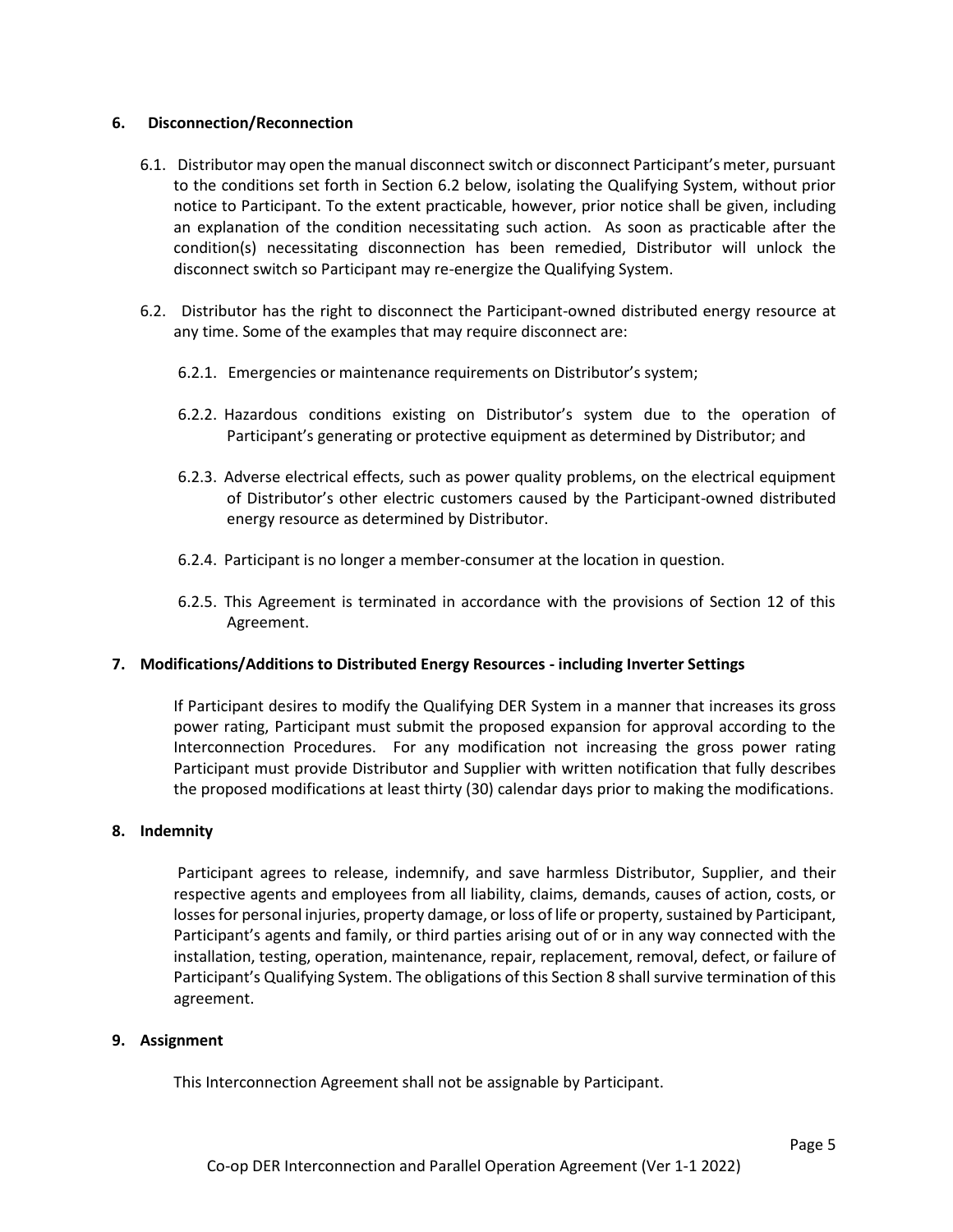#### **10. Insurance**

- 10.1 Distributor and Supplier require the following levels of Liability Insurance for Personal Injury and Property Damage during the entire term of the Interconnection Agreement:
	- 10.1.1.Tier 1 Generation (up to 15 kWAC; Residential Tier) Participant is obligated to maintain appropriate amounts of insurance;
	- 10.1.2.Tier 2 Generation (greater than 15 kWAC but equal to or less than 100 kW) Participant shall maintain an amount of not less than \$500,000;
	- 10.1.3.Tier 3 Generation (greater than 100 kW but less than 2 MW) Participant shall maintain an amount of not less than \$1,000,000 and include the following;
		- 10.1.2.1 Workers' Compensation Insurance, with statutory limits as required by the laws and regulations applicable to employees.
		- 10.1.2.2 Comprehensive or Commercial General Liability Insurance, including Contractual Liability Coverage for liabilities assumed under this Agreement, and Personal Injury Coverage in the amount of \$1 million per occurrence for Bodily Injury and Property Damage.
		- 10.1.2.3 Participant/Operator's policy shall list Distributor and Supplier, as "additional insured".
		- 10.1.2.4 Participant/Operator shall execute a Waiver of Subrogation in favor of Distributor and Supplier and obtain an endorsement from the insurance company.
		- 10.1.2.5 Participant/Operator shall provide a mechanical breakdown insurance policy or endorsement in the amount of \$1M.
- 10.2 Tier 2 and Tier 3 insurance policies shall be in such form and issued by such insurer as shall be satisfactory to Distributor and Supplier. Participant shall furnish Distributor and Supplier a certificate evidencing compliance with the foregoing requirements before written authorization to proceed with parallel operation will be granted. Participant shall subsequently submit similar proof to Distributor and Supplier within thirty (30) calendar days of any policy change, renewal or cancellation.

#### **11 Generation Data**

- 11.1 For Tier 3 (>100kW but less than 2 MW) generation, Distributor and Supplier require access to Participant's generation data on a monthly basis. Remote access to generation data will be made available to Distributor and Supplier through one (1) of three (3) options:
	- 11.1.2 Plug and Play meter;
	- 11.1.3 Internet access, or;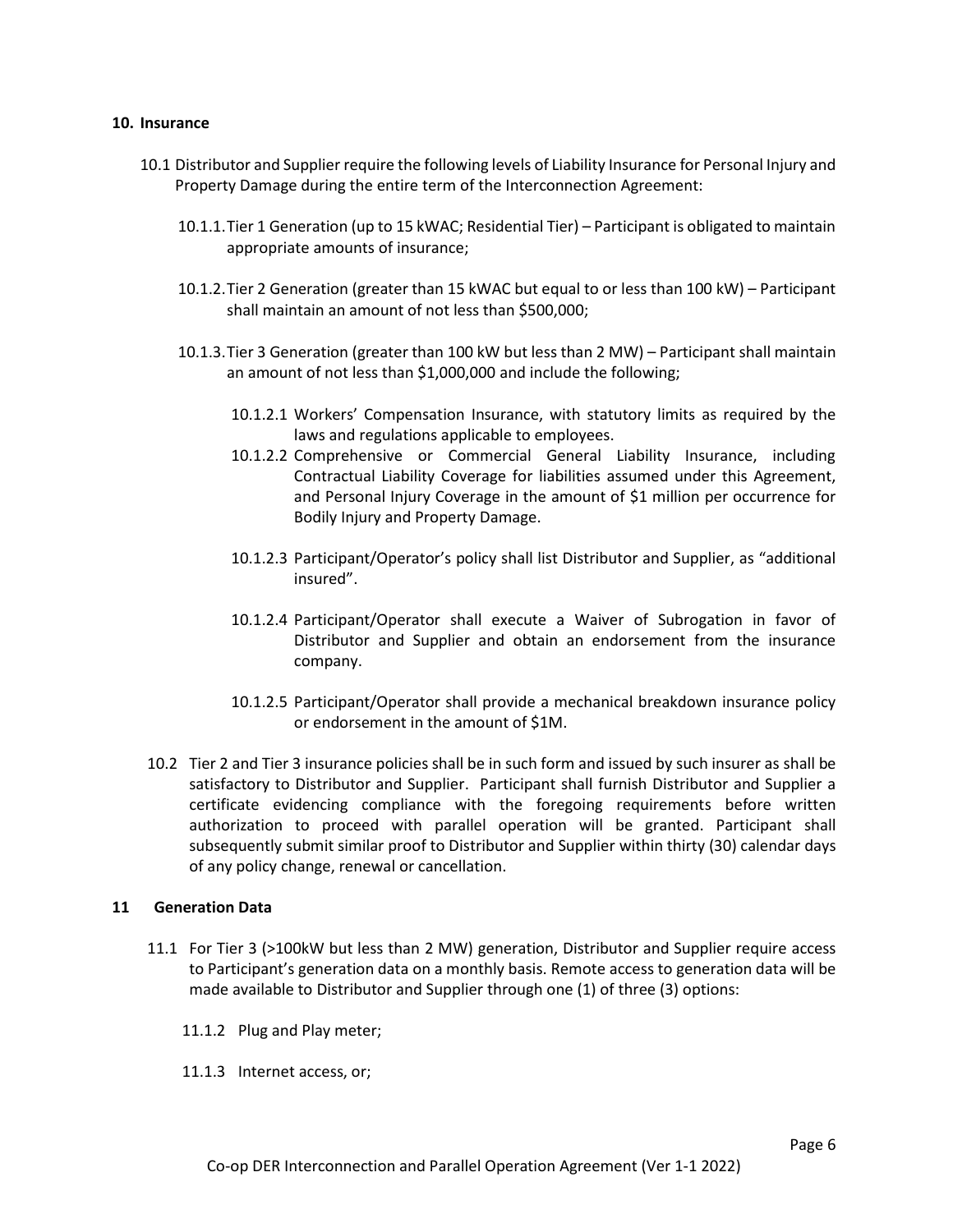### 11.1.4 Telephone circuit.

11.2 Participant will be responsible for the purchase and maintenance of all equipment necessary to allow remote access when Internet access or a Telephone circuit is needed.

# **12 Effective Term and Termination Rights**

- 12.1 This Agreement becomes effective when executed by the Parties. The Agreement will continue in effect unless terminated as per one of the following conditions: (a) Any Party may terminate this Agreement at any time by giving the other Parties at least sixty (60) days' written notice; (b) any Party may terminate if one of the other Parties has defaulted or failed to comply with the terms of the Agreement and failed to cure within thirty (30) days after receiving written notice of the default or failure.
- 12.2 Other than the exception noted in Sections 12.3 and 12.4 below, all other provisions of this Agreement shall terminate in the event Participant is no longer a member-consumer at the location in question.
- 12.3 The rights and obligations of Sections 6 and 8 shall survive termination of this Agreement.
- 12.4 The rights and obligations of Section 10 shall survive termination of this Agreement, if the residential property owner rents their residence which has grid interactive DER.

#### **13 Entirety of Agreement and Prior Agreements Superseded**

This Agreement, including the Rules executed by Distributor, Supplier and Participant, and all attached Exhibits expressly made a part hereof for all purposes, constitutes the entire agreement and understanding between the Parties with regard to the interconnection of the Qualifying System at the Point of Interconnection expressly provided for in this Agreement. The Parties are not bound by or liable for any statement, representation, promise, inducement, understanding, or undertaking of any kind or nature (whether written or oral) with regard to the subject matter hereof not set forth or provided for herein, in Participant's Application for Interconnection of Distributed Energy Resources or other written information provided by the Participant in compliance with the Rules.

#### **14 DER Grid Limits**

- 14.1 No DER system shall be capable of using from nor supplying to the electric grid more than the applicable DG capacity limit.
- 14.2 No grid interactive battery systems shall be capable of supplying power to the electric grid.

#### **15 DER Fees**

- 15.1 Monthly DER fees (including metering fees and billing fees), if applicable, will be listed in the Distributor's and Supplier's Rate Schedule, or attached as a Rider to the Rate Schedule.
- 15.2 Distributor shall add to the monthly bill of Participant, if applicable, a DER Fee in an amount per month as published in the most recent fee structures of Distributor and Supplier to cover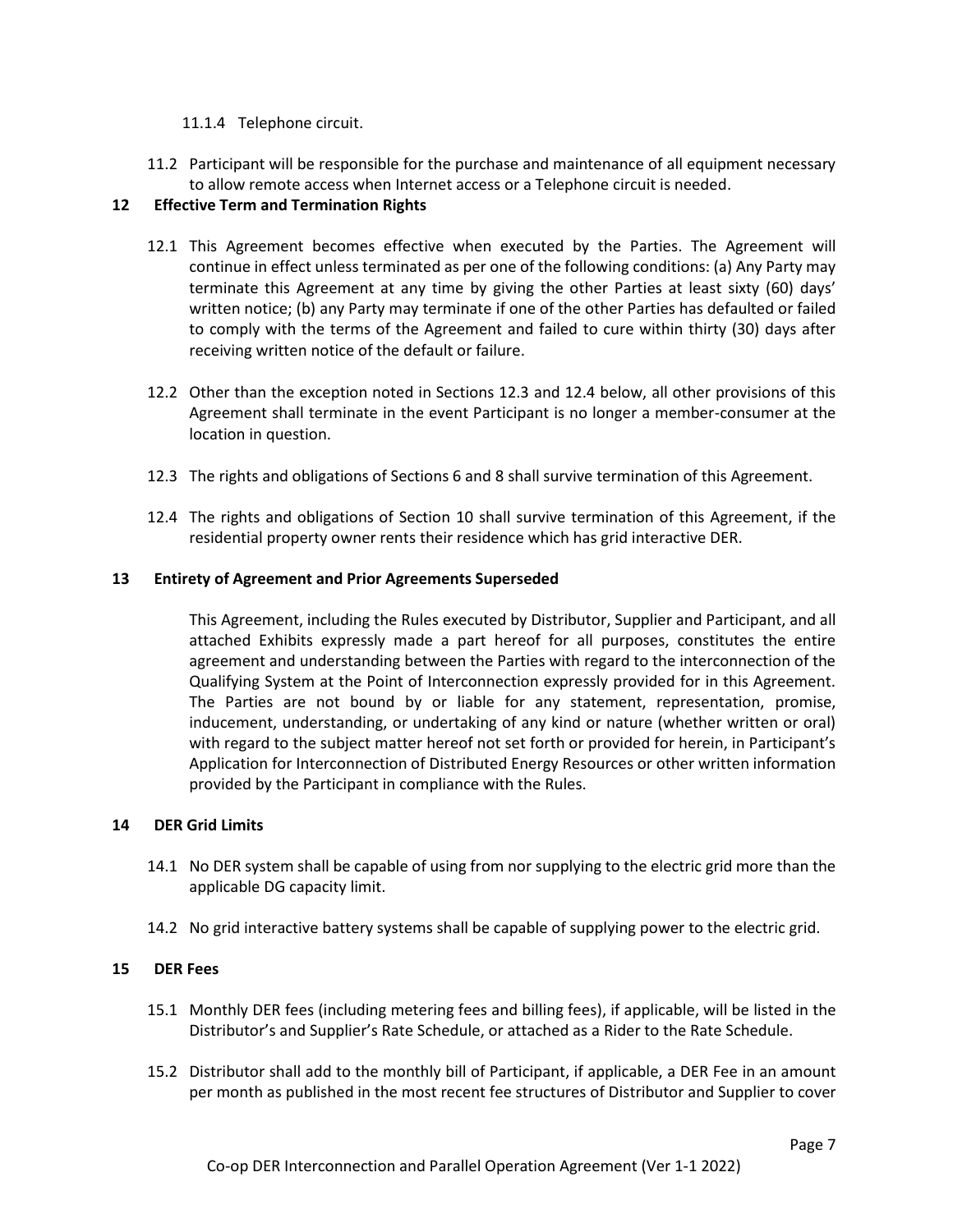administrative, metering and other Supplier and Distributor expenses related to serving interconnected distributed energy resource. Distributor and/or Supplier may revise the amount charged for the monthly DER Fee upon giving thirty (30) day advance written notice of such change.

### **16 DER Metering**

- 16.1 If Participant elects to sell Excess DER Energy to Supplier pursuant to Section 20, Metering suitable to Distributor and Supplier for measuring such Excess DER Energy shall be provided by Distributor in accordance with this Agreement and Distributor's and/or Supplier's Rules.
- 16.2 Reading of Meter: If Participant elects to sell Excess DER Energy to Supplier pursuant to Section 20, Distributor shall read the meter monthly and report to Supplier the excess electric energy delivered to the electric facilities of Distributor from the DER facilities of Participant.

### **17 DER Billing**

- 17.1 Determination of Excess DER Energy: If Participant elects to sell Excess DER Energy to Supplier pursuant to Section 20, the Excess DER Energy delivered (kWh) shall be measured at the meter.
- 17.2 Payment for Excess DER Energy: If Participant elects to sell Excess DER Energy to Supplier pursuant to Section 20, a Statement by Supplier covering payment for Excess DER Energy shall be rendered to Participant along with a check for the amount due if the Participant's accumulated credit exceeds \$25.00. Regardless of the Excess DER Energy credit amount accumulated by December  $31<sup>st</sup>$ , Supplier shall pay the amount due Participant in the subsequent year.

#### **18 Rental Property**

- 18.1 Distributor membership at the rental location is required for DER interconnection and program participation.
- 18.2 Owners of rental property with DER shall ensure the DER is disconnected when a renter leaves and is not reconnected until a new renter executes a DG Rental Agreement, when applicable.
- 18.3 A renter can elect to sell Excess DER Energy to Supplier pursuant to the requirements stated in the DER Rental Agreement.
- 18.4 Rental property managers can participate in the DER interconnection program with an active membership and the required property manager's documents on file.
- 18.5 The rights and obligations of Section 10 Insurance shall survive termination of this Agreement, if the residential property owner rents their residence which has grid interactive DER.
- 18.6 The rights and obligations of Section 10 Insurance shall survive termination of this Agreement, if the non-residential property owner rents their premise which has grid interactive DER and the renter doesn't provide the required insurance.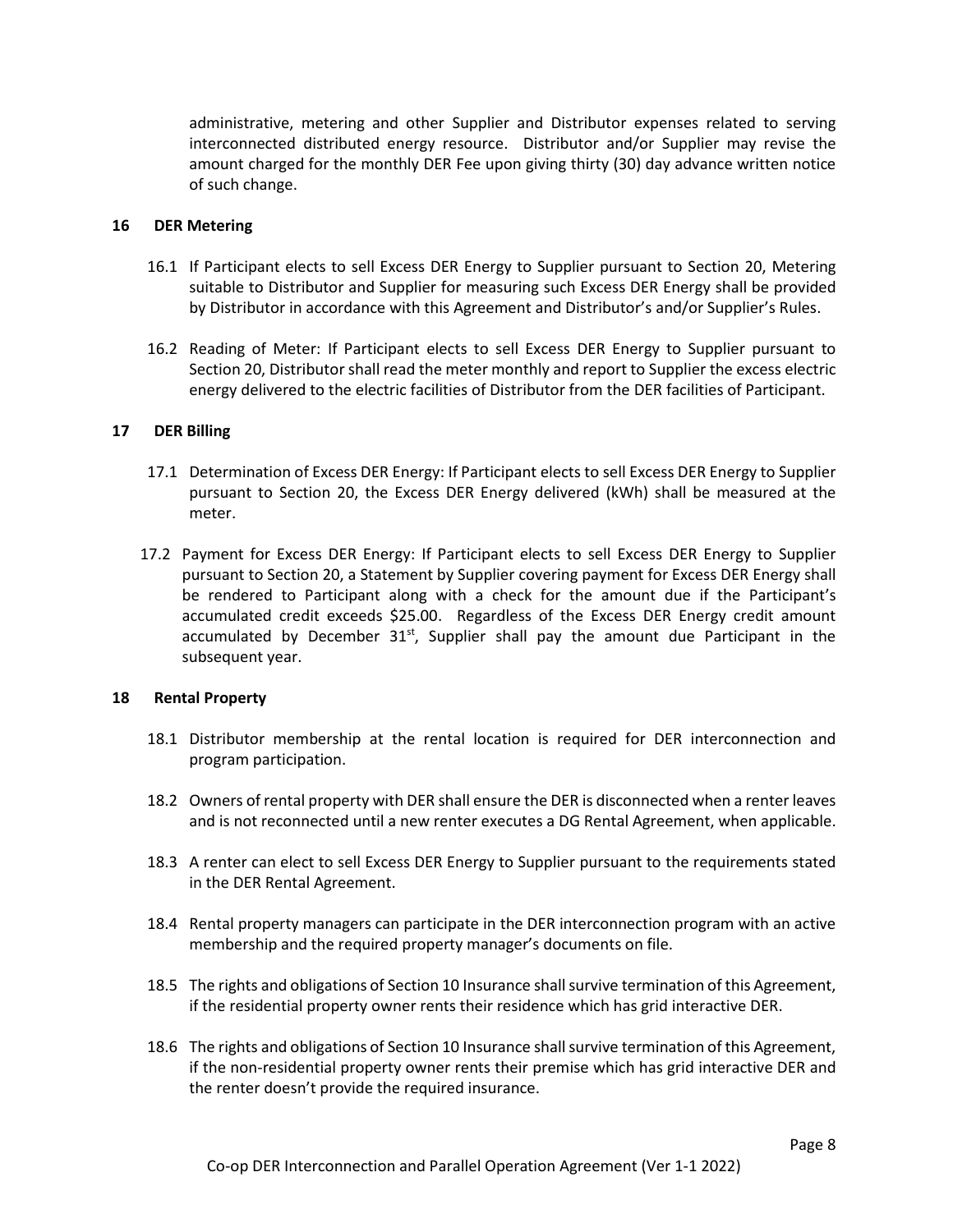### **19 Governing Law**

Governing Law: This Agreement shall be governed and construed in accordance with the laws of the State of Mississippi.

### **20 Notices**

Notices given under this Agreement are deemed to have been duly delivered if hand delivered or sent by United States certified mail, return receipt requested, postage prepaid, to:

(a) If to Participant:

\_\_\_\_\_\_\_\_\_\_\_\_\_\_\_\_\_\_\_\_

\_\_\_\_\_\_\_\_\_\_\_\_\_\_\_\_\_\_\_\_

\_\_\_\_\_\_\_\_\_\_\_\_\_\_\_\_\_\_\_\_

(b) If to Distributor:

\_Dixie Electric Power Association\_\_

\_P.O. Box 88\_\_\_\_\_\_\_\_\_\_\_\_\_\_ \_\_\_\_

\_Laurel, MS 39440\_\_\_\_\_\_\_\_\_ \_\_\_\_

(c) If to Supplier:

Manager Wholesale Services Programs Cooperative Energy P.O. Box 15849 Hattiesburg, MS 39404-5849

The above-listed names, titles, and addresses of either Party may be changed by written notification to the other.

Remainder of this page left blank intentionally